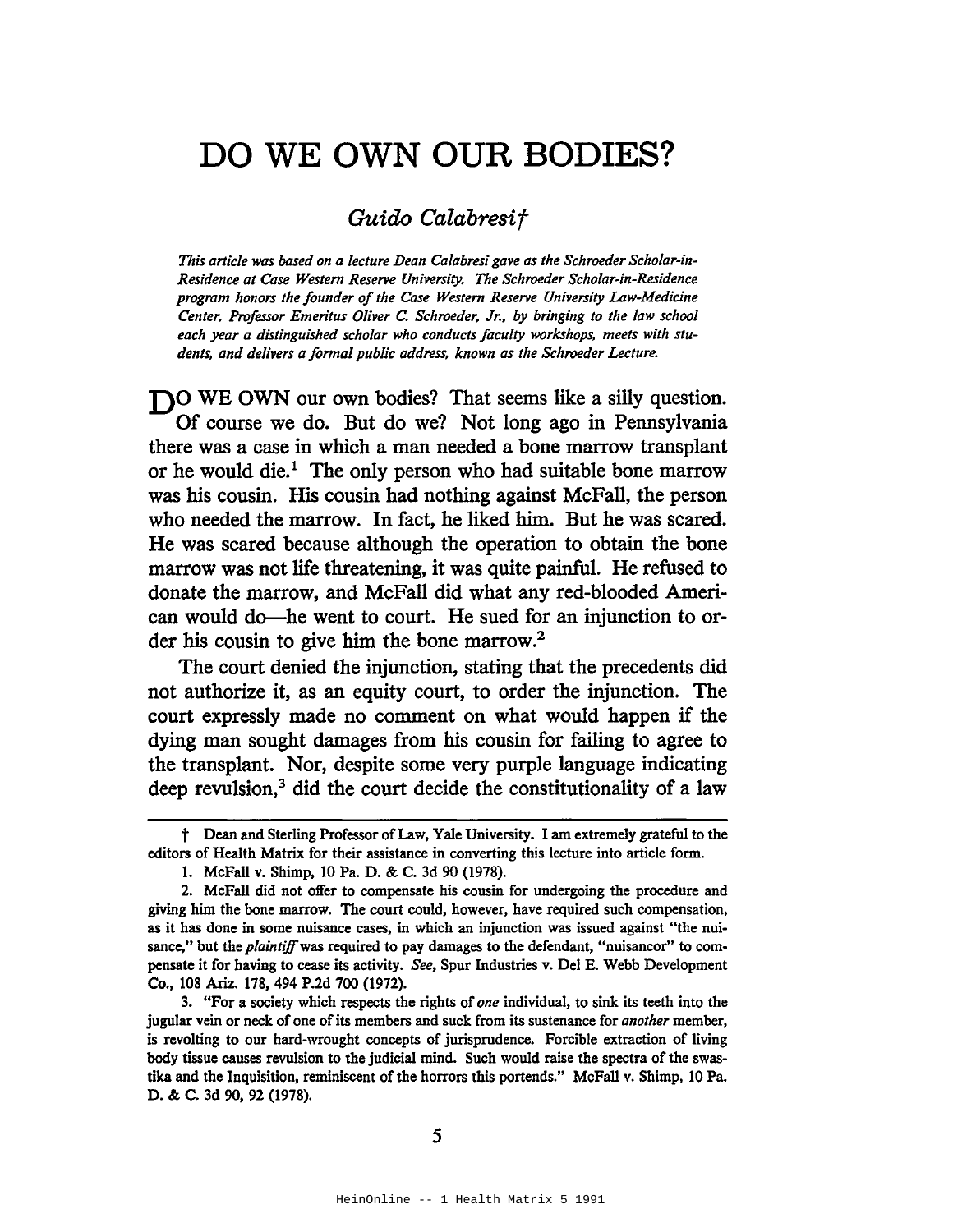requiring such transplants to be given, should one be enacted.4

The man who needed the bone marrow died forgiving his cousin. His cousin, who did not give the bone marrow, has not, to my knowledge, been heard from since. I do not know if he is suffering the pangs of remorse, toasting in hell, or living it up with his good bone marrow.

The case raises three issues. First, was the court correct in its view of precedent? Was it in fact the case that the court did not have the authority to order donation of the bone marrow? Second, even if it was correct in terms of precedent, what about the constitutional issue? Would it be constitutional for the state to order us to give our body parts to those who need them? Can a legislature come along and say: "Guido, you've got wonderful hair, you must give it to those who need it?"<sup>5</sup> And finally, if a law like this is constitutional, when should the legislature require such donations? What are the situations in which body parts should belong to those who need them, rather than to those who possess them?

I think that the Pennsylvania court was probably right on the precedent issue, but the question is not as clear as I would have thought. Its decision was probably right because our society is still based on an autonomistic, rather libertarian philosophy, and this individualistic point of view remains at the root of much of our law. In other legal systems, there are elements of what is referred to in Italy as*solidarietd:* solidarity with others, communitarian or collectivist values.<sup>6</sup> But as far as I know no one goes as far as Marx, who said: "From each according to his ability, to each according to his utility functions."7 In Marx's terms, it is not what you possess that counts because you do not own that. Rather, it belongs to the state, or if the state determines, to someone else in need. In our society, however, there are relatively few of these Good Samaritan-type duties.

Although there are not many situations where we say that a person must do something to help out another, there are some. In a

*<sup>4.</sup> ld.*

<sup>5.</sup> The author recognizes that his hair has seen better days.

*<sup>6.</sup> See* ITALIAN CoST. art. II (addressing individual rights and their need to take cognisance of the unavoidable duties of political, economic and social solidarity), and id. art. XXXXII (addressing private and communal property rights).

<sup>7.</sup> What Marx actually said was, "From each according to his ability, to each according to his need." Marx, Critique of the Gotha Program, in MARX & ENGELS: BASIC WRIT-INGS ON POLITICS & PHILOSOPHY 119 (Lewis S. Freuer ed. 1959). However, lawyereconomists would doubtlessly tell us that this is too vague and that we should prefer their more sterile terminology.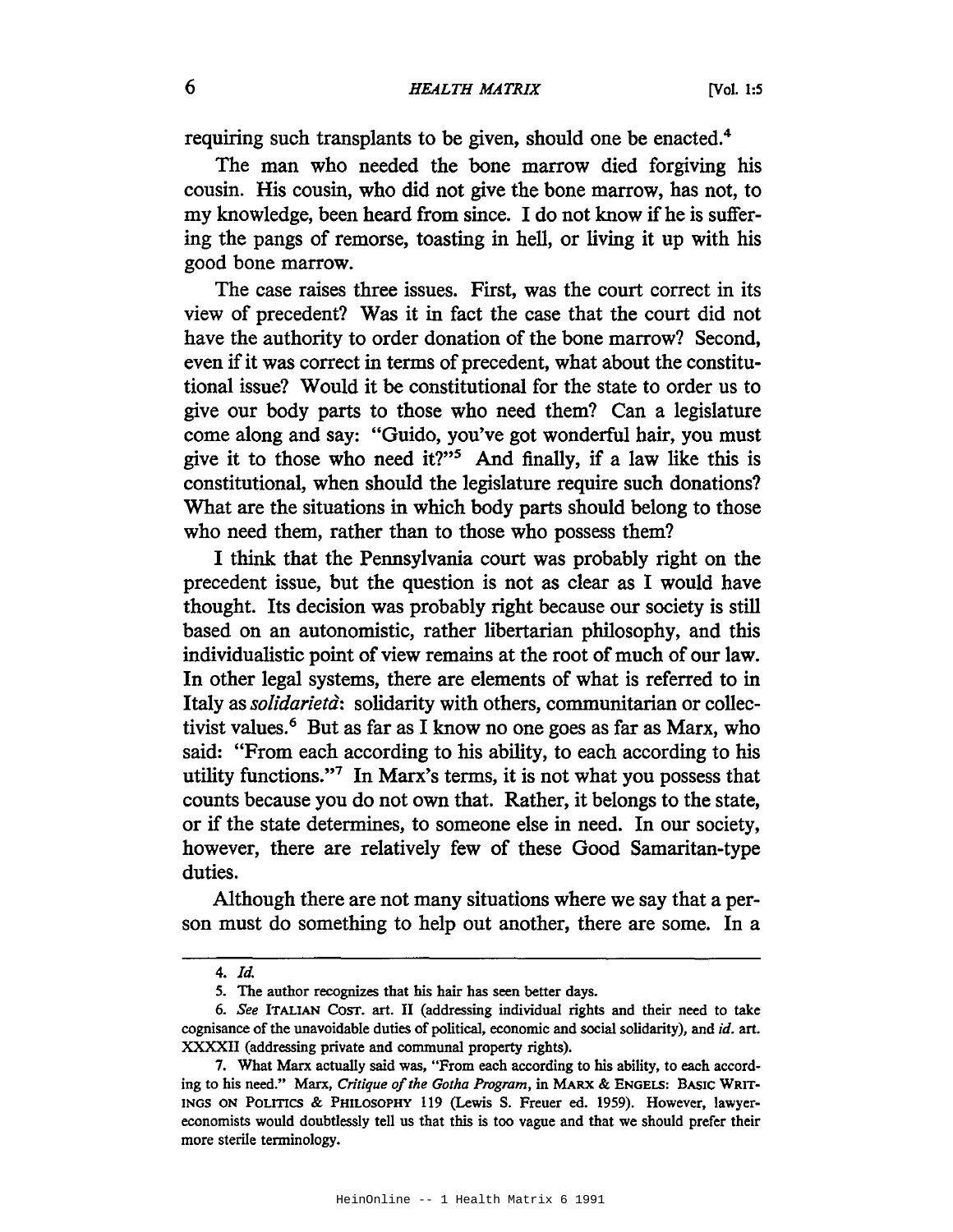regime which forbids abortion, ask any woman whether she owns her own body totally or whether, to some extent, her body is required for life-preserving service. Some people might object to my saying that forced continued pregnancy is a life-preserving service, but that is not the issue here. My point is that anti-abortion laws require, at least to some extent, that women be Good Samaritans. Consider, also, more recent cases that suggest that women have a duty to look after themselves so that their unborn children will be born healthy.<sup>8</sup> These too can be considered Good Samaritan duties.

Another possible precedent the Pennsylvania court could have used is the situation in which the state calls upon us for military service. In the case of conscription, our bodies are suddenly not our own anymore. We are obligated to go because our bodies belong to the collective. Whether it is for the common good or the common bad depends on one's view of the particular situation in which one is called upon to fight. I'm old enough so that I go back to the Second World War when most of us thought that it was for the common good. Leaving that aside, it certainly was not up to me, as an individual, to decide whether or not I would go.

More recently, there was a case arising out of an incident in which soldiers were subjected to experiments with LSD without their knowledge or consent.9 As a result of these experiments, they were quite badly injured. Eventually, when one of the soldiers found out, he sued for compensation. Note that the issue in the case was not whether the soldiers owned their bodies or whether the government had a right to do this to them. That was taken almost for granted. Rather, the issue was whether they could at least receive compensation from the government for the harm that was done to them. In an extraordinary opinion, from my point of view, Justice Scalia said that there was no duty to compensate them. <sup>10</sup> Their bodies, in that sense, belonged to the state.

10. *Id.* at 684 (Court held servicemen cannot recover for injuries that "arise out of or are

<sup>8.</sup> Roberts, *The Bias in Drug Arrests of Pregnant Women*, N.Y. Times, Aug. 11, 1990, at 25, col. 2. District attorneys across the country have adopted a policy of prosecuting women who use drugs during pregnancy. There have been more than 50 prosecutions for "prenatal crime" since 1987. For an overview on the current status of criminalization of prenatal maternal drug and alcohol abuse, *see* SchierI, *A Proposal to Illinois Legislators: Revise the Illinois Criminal Code to Include Criminal Sanctions Against Prenatal Substance Abuse,* 23 J. MARSHALL L. REv. 393, 402-07 (1990).

<sup>9.</sup> United States v. Stanley, 483 U.S. 669 (1987). Master Sergeant Stanley, who volunteered to participate in a program to test protective clothing for use with chemical warfare, was secretly given LSD pursuant to an army research plan to study the effects of LSD on human subjects. He suffered significant personality problems and unsuccessfully sued the federal government for violation of his constitutional rights.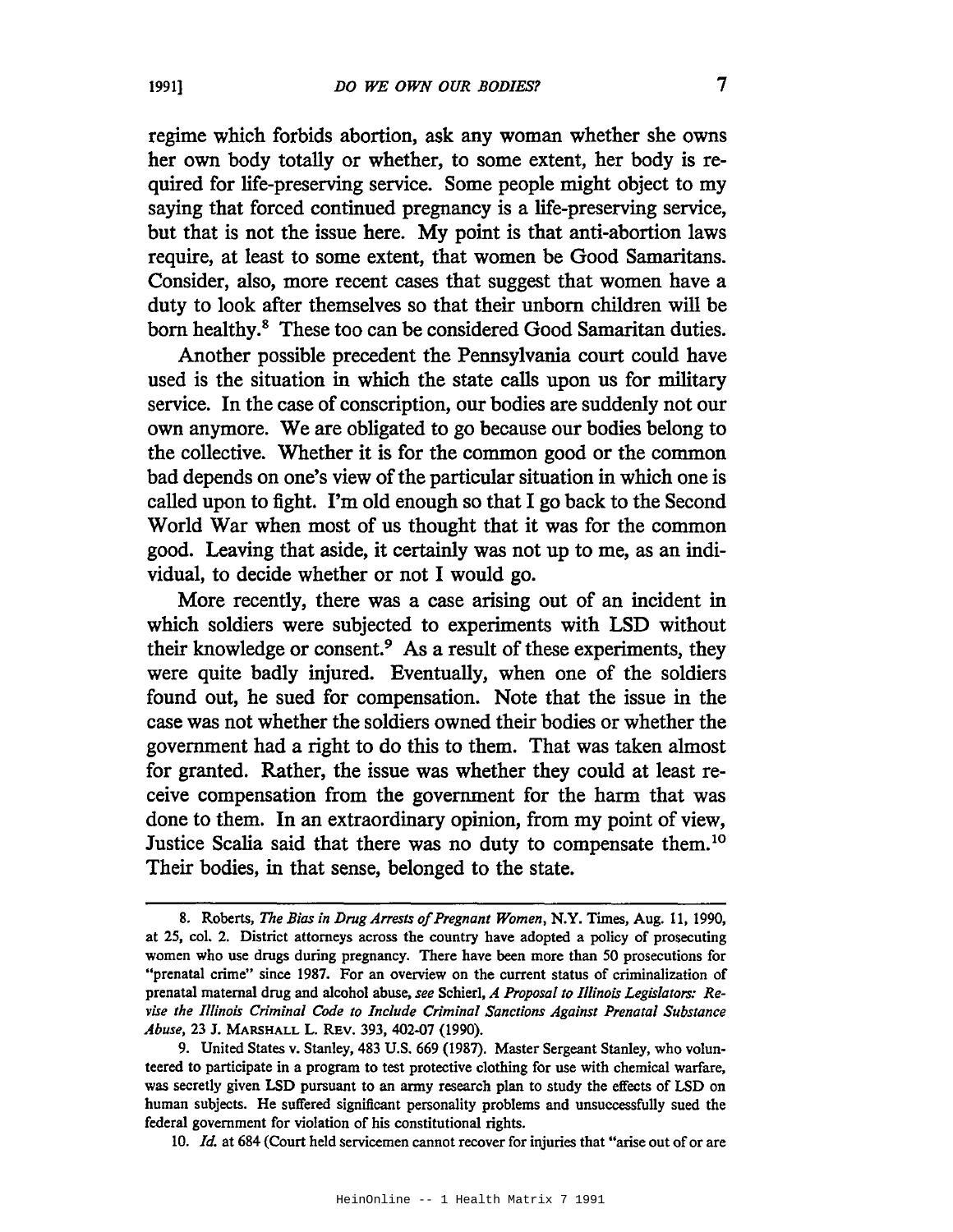## 8 *HEALTH MATRIX* [Vol. 1:5

Another situation in which we may not own our own bodies relates to the use of experimental drugs. My brother, who is an oncologist, was treating some patients who had inoperable cancer. He was using a new drug that was accessible to only two or three doctors in the country. This drug was the only hope for these patients. The appropriate way of treating them was to administer the drug for one week and then discontinue the drug for four weeks. My brother thought this drug might also be a systemic treatment for a certain class of viral diseases. If so, it would be the first time that there would be a systemic treatment for any viral disease.

Because the category of viral diseases that this drug might fight included smallpox, my brother formulated an experiment. The patients were elderly and had not been vaccinated against smallpox in forty or fifty years, if ever. Accordingly, if vaccinated—that is, if exposed to the related cowpox virus—they should develop a characteristic local lesion. If, however, one tried to vaccinate them while the new drug was being concurrently administered, and the drug did indeed operate systemically against this type of viral disease, the inoculation should not produce the cowpox lesion. My brother could then repeat exposure to the virus after the patients had been off the drug for four weeks. The vaccination should then produce the lesion, thus providing evidence that it was the drug that had blocked the earlier development of the lesion, and hence that it did provide systemic protection against some viral diseases.

The only problem with this proposal was that there was no earthly reason why anybody would have vaccinated elderly Americans who had inoperable cancer against smallpox. It was not for their benefit, since it was out of the question that they would contract smallpox in the United States at the time. But it was important for medical research. So my brother told them about his theory. He told them why it was important and explained the risk from the vaccination, which for them could reach as high as one death in ten thousand people vaccinated. (Since these patients were elderly and ill, their risk would be higher than that of the general population.)

I asked my brother if he told his patients that they would continue to be treated with the new drug even if they did not agree to participate in the experiment. He said: "Of course I did, because otherwise they would have had no choice. The drug that I was

in the course of activity incident to service") (quoting Feres v. United States, 340 U.S. 135, 146 (1950».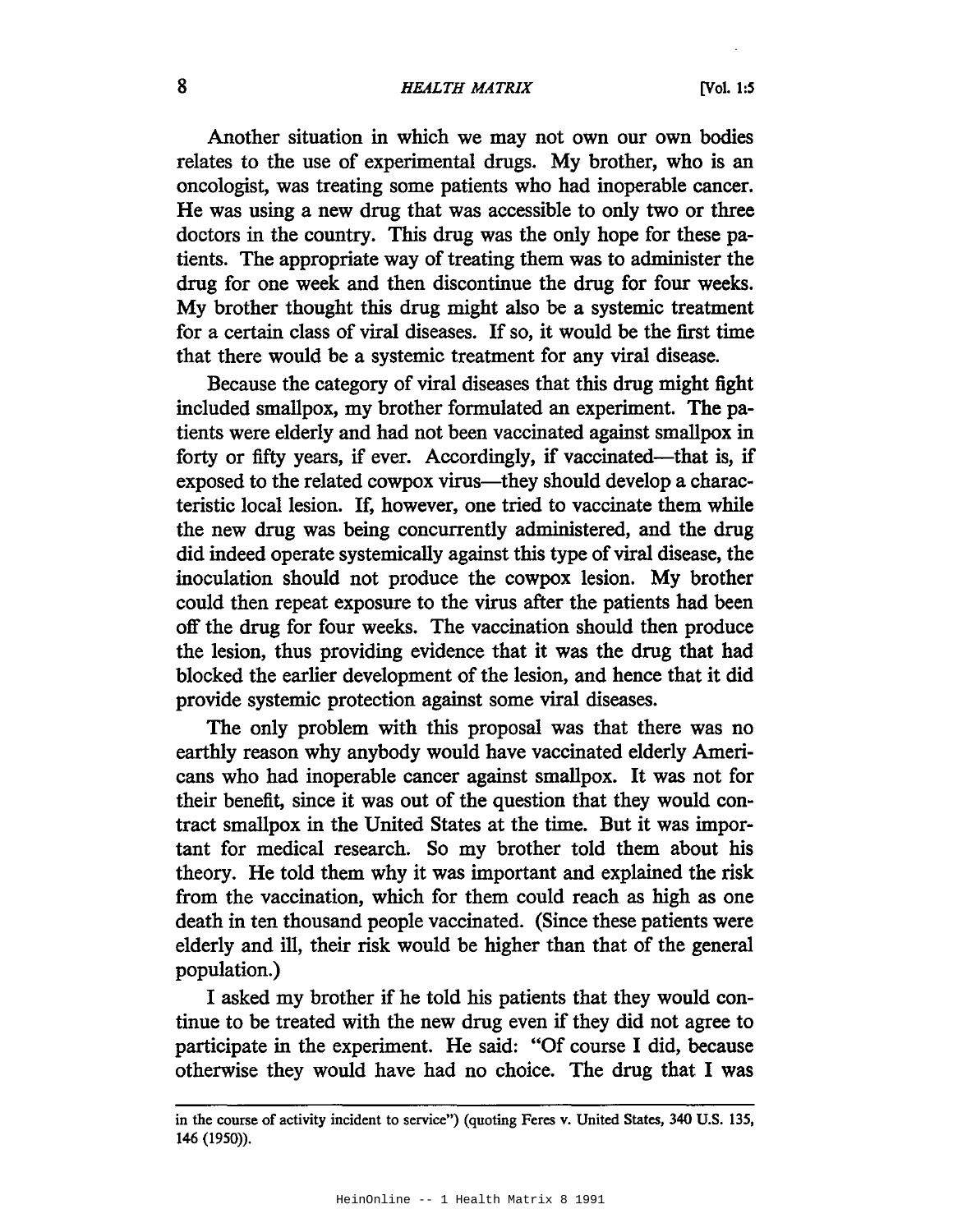treating them with was their only hope of life. It was the only thing that might work against their cancer and they could not get that drug from anyone else. Of course 1 told them they would still receive treatment." Then 1 asked him: "Did they believe you?" "Yes, they believed me," he said. "I'm a very convincing person." And he is; he is a very forceful person. 1 asked him: "How firmly did they believe you?" He considered for a moment and replied: "1 don't know. 1 guess they may have thought to themselves, 'Maybe there is one chance in a thousand that he is lying to us.' But that is still less likely than most of the time when we say that we believe somebody-for there is always a chance that the person may be lying."

"So, in actuality," 1 observed, "they were comparing one chance in a thousand of dying if they said 'no' to the experiment against one chance in ten thousand of dying if they agreed to take the vaccine," and added: "They really had no choice." My brother said: "Well, they sort of had a choice." 1 reiterated that they had no choice. He ended the conversation by saying: "But 1 did the best 1 could, and the experiment was important."

The hospital experiment committee approved the experiment and it went well. No one who was involved in the experiment developed the lesion while on the drug. After the drug was stopped, everyone did. And no one suffered any side effects. The drug worked, and now babies with herpes meningitis and people with certain viral diseases can be treated.

The important point of this story is that when we allow such experiments to take place, where people can be put in a situation in which they have to take a risk, we are, in reality, saying that they must give their bodies for the common good. This too might have served as another precedent for the Pennsylvania court.

The court also could have looked to every-day experience to find a precedent. For example, every time we allow people to drive in ways that may kill us, we are in a way saying that we do not really own our bodies.

There are additional examples. We do not let people sell their bodies. We do not let people sell their kidneys. We frown on letting women sell their wombs in cases of surrogate motherhood.<sup>11</sup>

<sup>11.</sup> *See* In the Matter of Baby M, 109 N.J. 396, 537 A.2d 1227 (1988) (surrogate mother contract conflicted with state public policy and laws prohibiting use of money in connection with adoptions, but custody awarded to biological father and his wife with visitation rights to the biological mother.) *See also* Kasindorf, *And Baby Makes Four: Johnson v. Calvert Illustrates Just About Everything That Can Go Wrong In Surrogate Births,* L.A.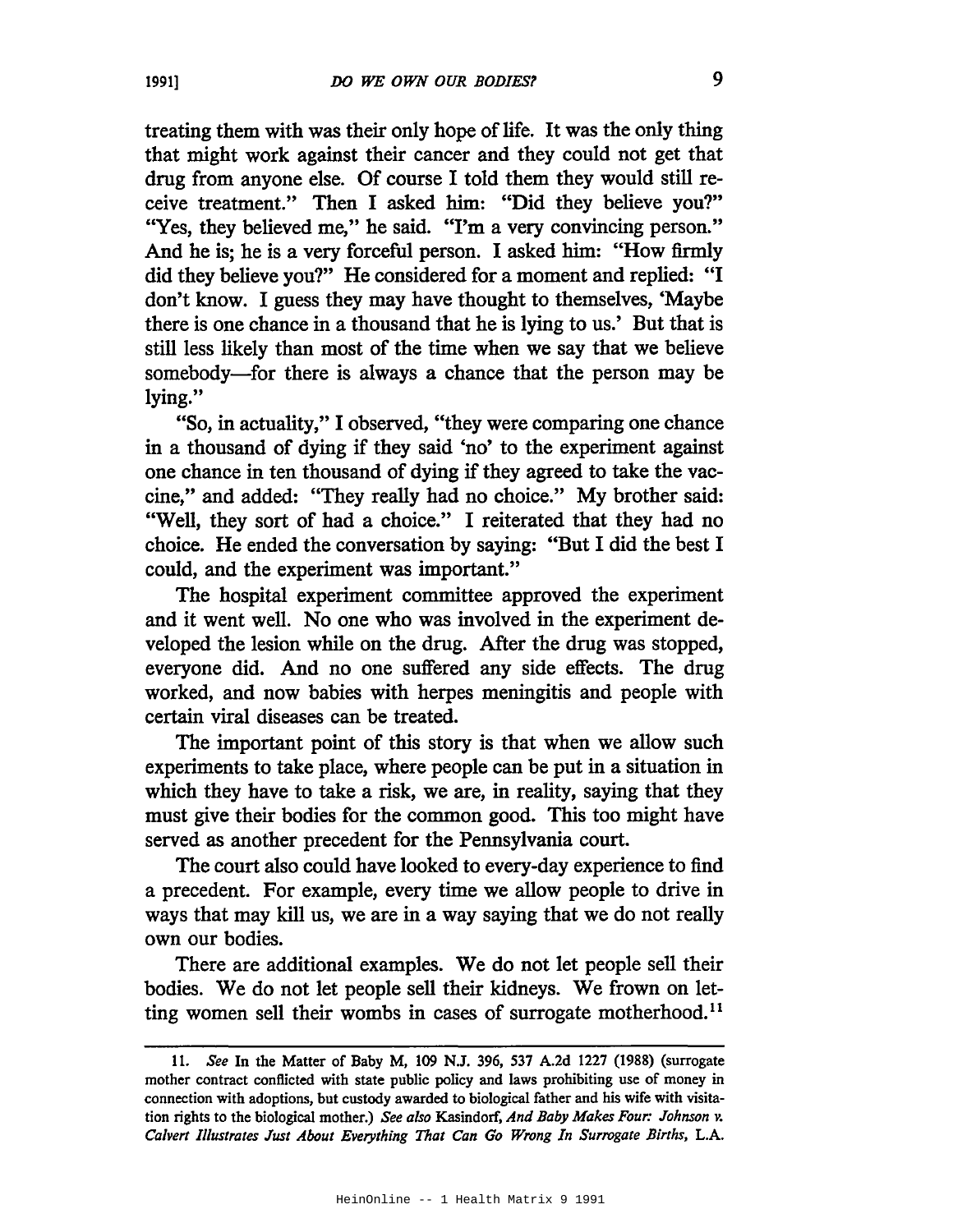We do not let people sell their hearts. However, we do let them sell their blood and we let them sell their hair. I wonder if we would let them sell some of those things after death. If people really owned their bodies in the same way that they own property, we would presumably allow people to sell *all* of their body parts.

Do we let people destroy their bodies? For centuries there were laws against self-mutilation and against suicide-now they are pretty well gone. Still, while we do allow organ donations upon death, would we allow a person to give his or her heart, while alive? When Eisenhower was President and had a heart attack, a few people came along and said that they wanted to give him their hearts. The technology was not developed enough for this to become a reality and most members of the public thought that these people were crazy. (Others, however, remembered who was Vice President.) In any event, I do not think we would let living people give their hearts away merely because they were tired of living.

Ownership of our bodies, then, is a bit odd. Nevertheless, I think it's fair to say that the court in Pennsylvania was probably right. <sup>12</sup> The precedents were not strong enough to permit a judicial decision holding that one must give the bone marrow one possesses to someone who needs it.

What then of the constitutional issue? If a legislature passed a law saying that everyone who had good bone marrow must give it to people who needed it, would we hold that constitutional?

Interestingly, several justices and judges have addressed this issue, although they have not discussed it directly. Justice Brennan, based on his discussions of privacy, should say that such a law would not be constitutional.<sup>13</sup> He should say that to force somebody to give his or her body to someone else would infringe on individual privacy and autonomy. On the other hand, Judge Bork,

Times, Jan. 20, 1991 (Magazine), at 10 (in custody battle involving surrogate mother contract where fertilized ovum from biological parents was implanted into another woman and resulted in birth of baby boy, California superior court awarded full custody to the biological mother and father and denied gestational surrogate mother any custody rights under "best interests of the child" analysis).

<sup>12.</sup> McFall v. Shimp, 10 Pa. D. & C. 3d 90 (1978).

<sup>13.</sup> In Eisenstadt v. Baird, <sup>407</sup> U.S. 453, <sup>438</sup> (1972), Justice Brennan observed that "... [if] the right of privacy means anything, it is the right of the individual (emphasis added) [sic] married or single, to be free from unwanted governmental intrusions into matters so fundamentally affecting a person as the decision whether to bear or beget a child." For a general overview of Justice Brennan's constitutional interpretation and application to privacy rights, *see* Brennan, *The Constitution of the United States: Contemporary Ratification, 19 U.C. DA-*VIS L. REv. I (1985) (address by William J. Brennan Jr., Text and Teaching Symposium at Georgetown University (Oct. 12, 1985)).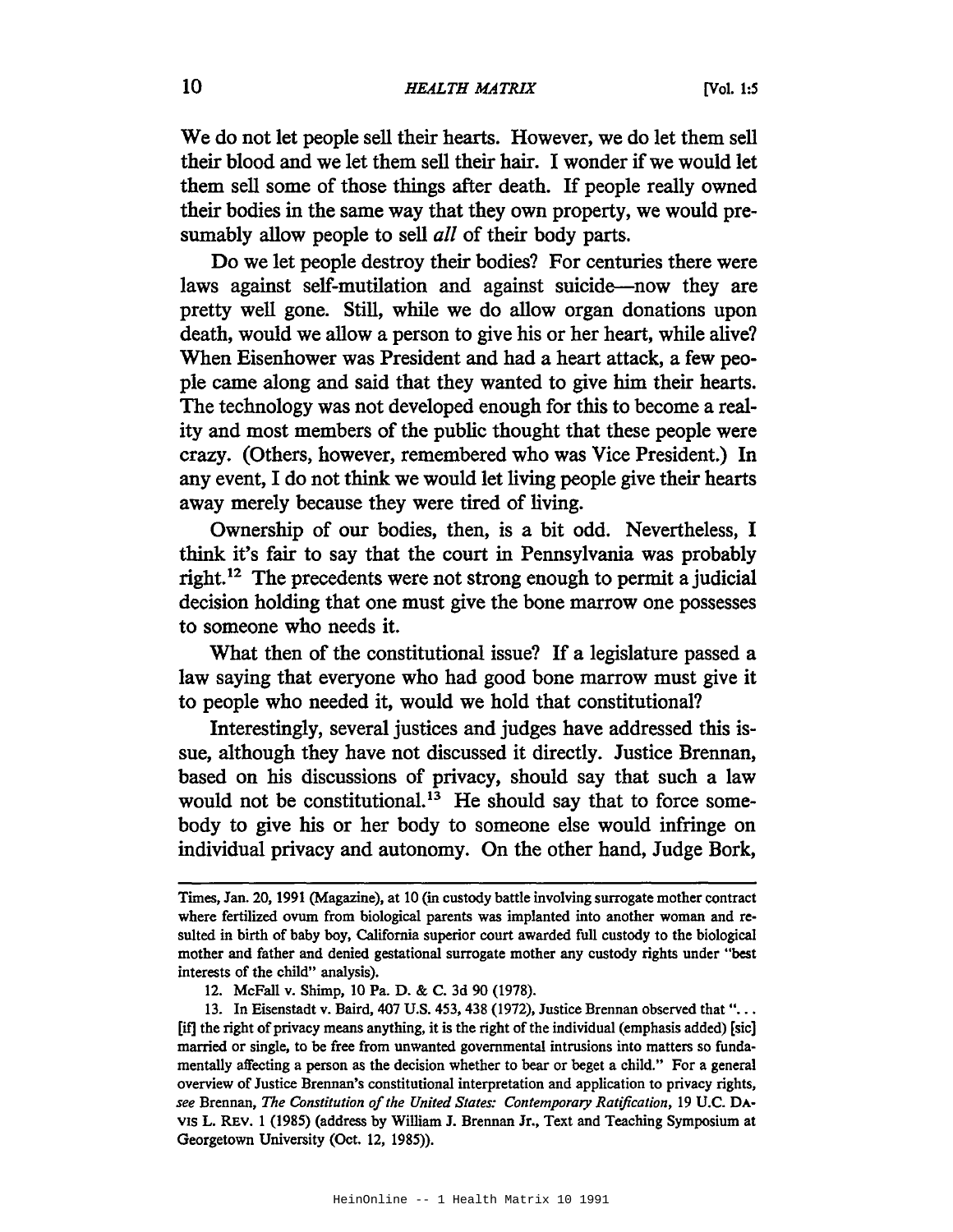if he were true to his position, should probably say that he had not read anything in the Constitution that would prohibit the forced donation of body parts, and if a legislature were to pass such a law, that law would be constitutional. <sup>14</sup> He should say that the due process clause talks about property and about life in the same tenns. We have allowed all sorts of laws shifting property, so why not the same with respect to life? Thus, if he were true to his position, Judge Bork should uphold the statute.

I think most of us who have good bodies and good brains and who are very comfortable owning them would probably say Brennan was right and Bork was wrong. (This would probably comport with most of our political prejudices anyway.)

But then one might ask: Under what circumstances would a legislature ever pass a law which required that we must give our kidney, bone marrow or blood to someone who needed them? It might happen if our attitudes towards body parts changed as dramatically as attitudes towards economic property changed between the 19th century and the New Deal. If a court were then to say that the legislature could not constitutionally pass such a law, I think there would be a latter day Oliver Wendell Holmes who would maintain that our Constitution "does not enact [the equivalent ot] Mr. Herbert Spencer's Social Statics"<sup>15</sup> in dealing with body parts. That is, he would say that this was not the court's role.

Such a dramatic change in attitude does not seem likely to happen. But this type of law might also be adopted if a massive Chernobyl took place, in which nuclear fallout caused a large number of people desperately to need bone marrow. If there were not enough volunteer donors to supply the need, the legislature, in an attempt to remedy the situation, might well require everyone who had good marrow to give it to those who needed it.

Assume that the judiciary found the law unconstitutional. We might then suspect that those who were injured and needed the bone marrow lived in the slums near the nuclear plant, while those who were not injured lived in the suburbs, along with the judges. At least that is what Bork should contend, since he maintains that

*<sup>14.</sup> See* R. BORK, THE TEMPTING OF AMERICA 220-21 (1990). *See also* Dronenburg v. Zech, 791 F.2d 1388 (1984). In discussing the right to homosexual conduct in that case, Judge Bork maintained that this right cannot be found by the court under a right to privacy, but can only be established through choices made by the people's elected representatives. Such right-to-privacy holdings, he argued, do not rest on constitutional principles, but on judicial fiat.

<sup>15.</sup> Lochner v. New York, 198 U.S. 45, 75 (1905) (Holmes, D.W., dissenting).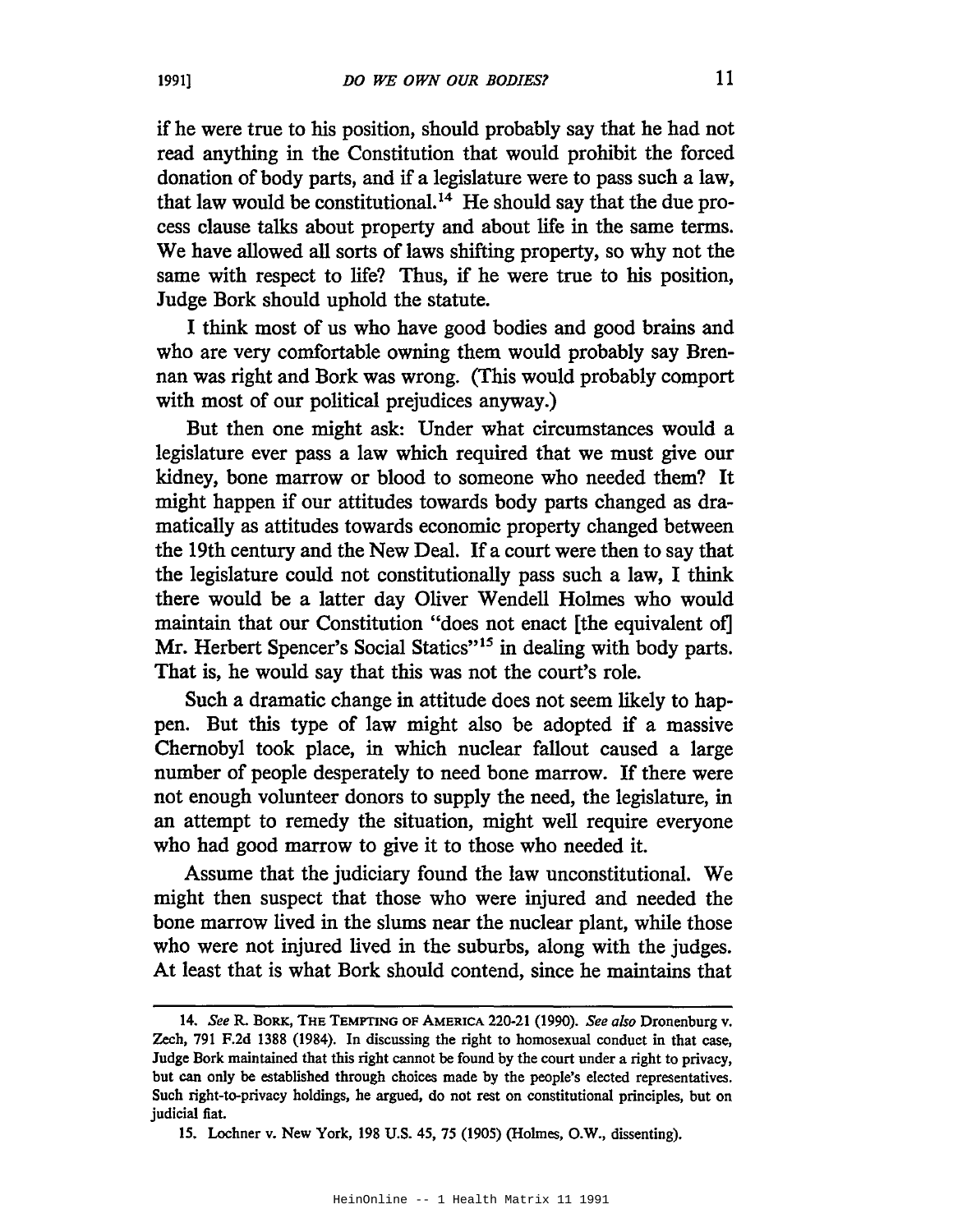one cannot rely on judges because they represent the elite.<sup>16</sup> I think we might be troubled by the judiciary overruling the legislature, which was elected by the majority, and letting the victims die for the convenience of the elite. But our concern over the court striking down such a law would probably worry us, because it makes Bork sound right.

Fortunately, for those who dislike Bork, there is a problem with his position. Bork does not take into account what would happen if, instead of a law that required everyone to give their bone marrow, the law required only those who had the *most suitable* marrow or kidneys to give them to the people who needed them. Assume that it turned out that the people who had the best marrow or kidneys were, just by chance, women, or those who had recessive sickle cell anemia (i.e., those we call Blacks), or who had recessive Tay-Sachs (i.e., those we call Jews). We might be concerned about such a law if, in practice, it required only people who had traditionally been discriminated against or inadequately represented in the legislature to donate their bodies. The law would be passed by the majority, not to discriminate or punish, but more insidiously to save those who needed the marrow, as long as those who had to bear the burden were not those who had elected the legislators. In these circumstances, a law like this would have to be constitutionally suspect.<sup>17</sup>

Under this view, if men became pregnant, anti-abortion laws would be constitutional. But men can't become pregnant, and such laws hence must inevitably be suspect. The fact that men do not become pregnant does not necessarily make anti-abortion laws unconstitutional. What it does say is that one cannot rely on a majority, or on a legislature who answers to the majority, to decide the issue. One has to have a group of people who do *not* answer to the majority to decide the question. This is very different from saying how they will ultimately decide it. It is also very different from the position that Brennan takes, which is that even if men could become pregnant, anti-abortion laws would be unconstitutional because one cannot take away the individual right and impose collectivist or communitarian values.<sup>18</sup> It is ironic that Bork, "the Conservative,"

<sup>16.</sup> R. BORK, *supra* note 14, at 17 (1990) ("[l]egislation is far more likely to reflect majority sentiment while judicial activism is likely to represent an elite minority's sentiment").

*<sup>17.</sup> See, e.g.,* Craig v. Boren, 429 U.S. 1990 (1976) (laws discriminating on the basis of race and gender require a strict level of scrutiny because these are suspect classes).

<sup>18.</sup> Brennan, *supra* note 13.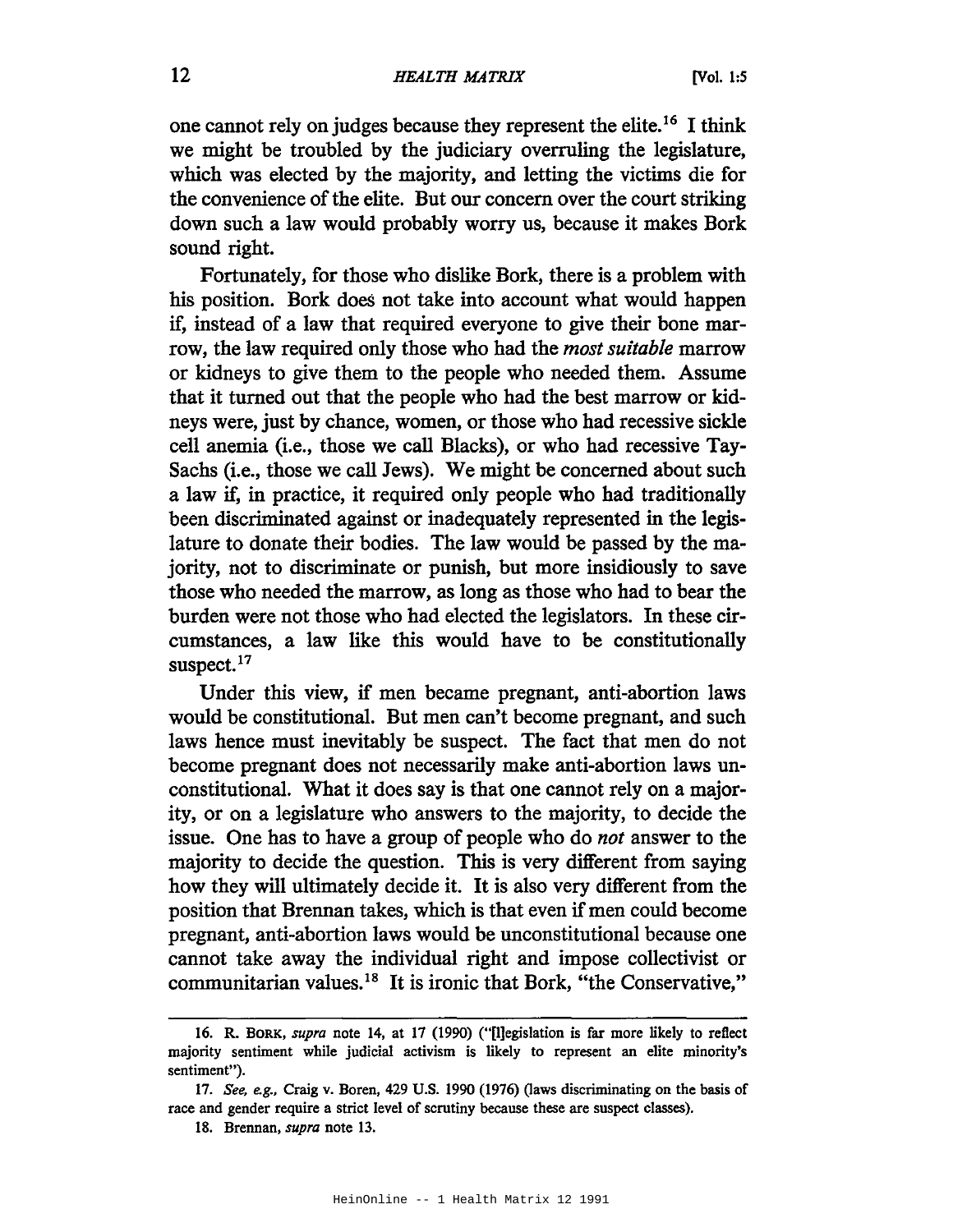is the one who contends that the legislature can impose communitarian values. Unfortunately, he has no strong sense of discrimination, so that he would apply his position across the board, even when—as in *Dronenburg*—it leads to discrimination.<sup>19</sup> It is equally ironic that Brennan, "the Liberal," is the one who maintains that a legislature cannot impose communitarian values. Brennan's problem is that he is like the much criticized "old" Court in the New Deal with respect to these issues.

Now consider a communitarian-based law under which, even though women, Blacks, or Jews might still be the best donors, *everyone* would have to be donors because we wanted to show that we are *all* willing to take on the burden. The constitutional issue would then be totally different. Similarly, a legislature might require expectant fathers to be available, if needed, as bone marrow or kidney donors for an appropriate length of time. But why just fathers, why just men? Since men cannot become pregnant, and only women have to give up their bodies in a life-preserving service during pregnancy, this would be an effective way of demonstrating that we cared about life and wanted to put an equivalent burden on men to that which pregnancy imposes on women. Of course, it is unlikely that a legislature would actually do this, which again says something about whether or not we as a society are sufficiently concerned about "life" to be *nondiscriminating* communitarians. If we were, then I would argue the law might well be constitutional.

The role of the court would also be the same if one were in a communitarian society in which all body parts belonged to those who needed them. Would a law exempting kidneys from this requirement be constitutional? In that society a Brennan should again say "no" and a Bork should again say "yes". I, instead, might ask: Who needs the kidneys? If it turned out that kidneys were needed predominately by women, or people who had recessive sickle cell anemia, or recessive Tay-Sachs, the same constitutional problem of discrimination, of a disparate impact, would exist, albeit in reverse. The same analysis applies whether one starts from a relatively individualistic society or from a communitarian, collectivist society.

To return to our society, I believe that we are not so libertarian or individualistic that a legislature would never pass a law giving body part rights to those who need them. But we are sufficiently libertarian, individualistic, and autonomistic so that a legislature

<sup>19.</sup> BORK. *supra* note 14.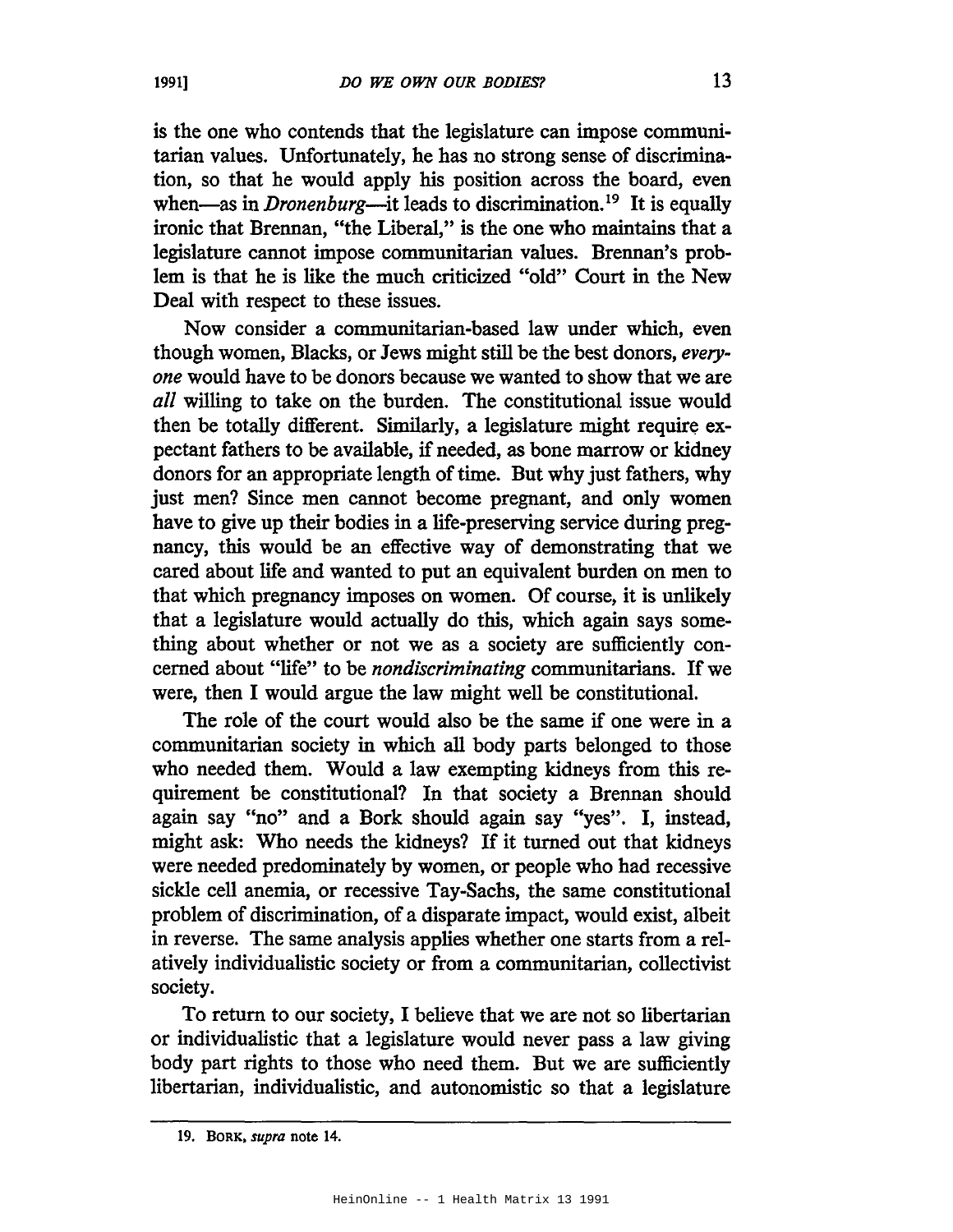would almost never pass such a law unless the law affected only those who were "outsiders." Conversely, I also think that such a law could only be constitutional if the burden, in practice, was imposed on all of us, and not just on the convenient, traditional " $losers.$ "<sup>20</sup>

This brings us to the third issue. Should we be so libertarian with respect to body parts? I would first ask: What are the consequences of adopting a system in which body parts belong to those who need them, rather than to those who happen to possess them? The first consequence would be distributional. Some people who are currently very well off would be harmed, while others who are currently in a very bad way would become much better off. For example, beauty and strength are great attributes. We all like to have them as long as we own them. Historically, however, being a beautiful slave or a strong slave was frequently a disaster. If somebody else owns you, the same attributes that are great assets if they are yours, can become tragic liabilities.

Take the situation of a woman who became a multimillionaire because she had very rare blood and could sell it for an enormous amount.21 Think of what would have happened to her if her blood belonged to those who needed it. She would become a public utility, a cow to be milked by those who required her blood. Instead of being someone who could make millions, she would be in the worst possible situation.<sup>22</sup>

Consider how different our society would be if we were required to put our body parts, indeed, all our qualities and skills at the disposal of those who needed them. We are, after all, the J.P. Morgans and Marie Antoinettes of body parts, of qualities and skills. They believed that caste or economic wealth came "naturally" to them while we believe that our good bodies, skills, and attributes

<sup>20.</sup> Incidentally, for those of you who are students of property, the requirement of compensation for eminent domain is not that different. Basically, the takings clause requires that if we all want a park, we must all be made to pay for it!

<sup>21.</sup> See, U.S. v. Garber, 607 F.2d 92 (5th Cir. 1979).

<sup>22.</sup> The woman was, however, convicted for willful tax evasion on the money she made from the sale of her blood. (This suggests that even when we own something and sell it, we do not own it completely.) She claimed it was the sale of a capital asset of which she did not know the basis, and so she did not need to pay taxes on it at the time. The argument, which worked for President Nixon with regard to some land, did not work for her. U.S. v. Garber, 589 F.2d 843 (5th Cir. 1979). The ruling of willful tax evasion was nevertheless reversed after rehearing en banc by the Fifth Circuit because the trial judge had ruled as a matter of law that the activity involved was the performance of a service and not the sale of a capital asset. U.S. v. Garber, 607 F.2d 92 (5th Cir. 1979)(en banc).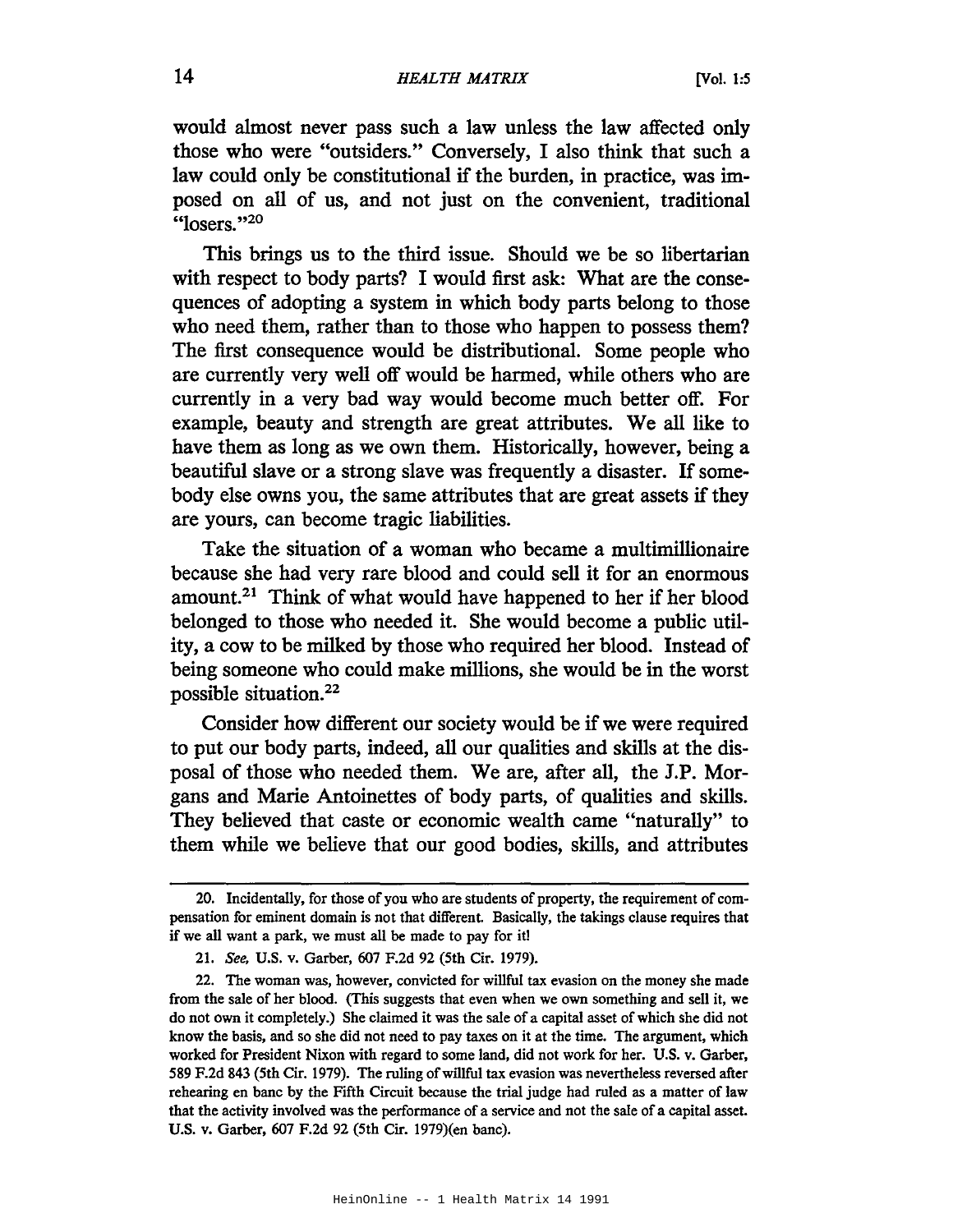come "naturally" to us. But as they learned, and we should realize, such "natural" rights may be anything but secure!

So far, I have discussed the distributional consequences. What about efficiency considerations? From the standpoint of efficiency, one could say that it would seem to be better if body parts, or at least some body parts, belonged to those who needed them. We all have too many kidneys; we have two, and we really need only one. I do not mean to say that we are as well off without the second one, but compared to the person who has none, we all have one too many. By and large, we also have an excess of bone marrow and blood, since these replace themselves. Most of us have too much hair (although some of us do not).<sup>23</sup> These body parts are not of much use to us. And after death, they are of virtually no use to us at all. Wouldn't it be more efficient if they belonged to those who needed them?

Actually, from an efficiency point of view, things get more complicated. For instance, would people look after their body parts as well if they knew that they belonged to someone else? I think so, first because it is hard to be careless with body parts that *can* be replaced without also harming vital parts that *cannot* be. Self-interest with respect to the latter would probably dictate care with regard to the former as well. Moreover, in situations in which communitarianism rules (within a family unit) and in which, as a result, one is expected to be willing to donate spare body parts to those in need, there is little indication that this leads to carelessness either on the part of the donor or on the part of the donee. Somehow, I do not think that this behavior would alter very much outside of the family context, if communitarianism were to become dominant there, too.

The final utilitarian point of view has to do with value formation. If we own our own body parts, as we think we do, we tend to push society's values in an individualistic direction. If, instead, we say that body parts belong to those who need them, we focus on society and on its values in a communitarian way. This in turn might lead us to think of all of society more as one family. Interestingly, it is precisely within families that donations of body parts are most common today. If the law required donations to all those in need, it is at least possible that values that tended to push the whole society toward a more communitarian, more family-minded way,

*<sup>23.</sup> See supra* note 5.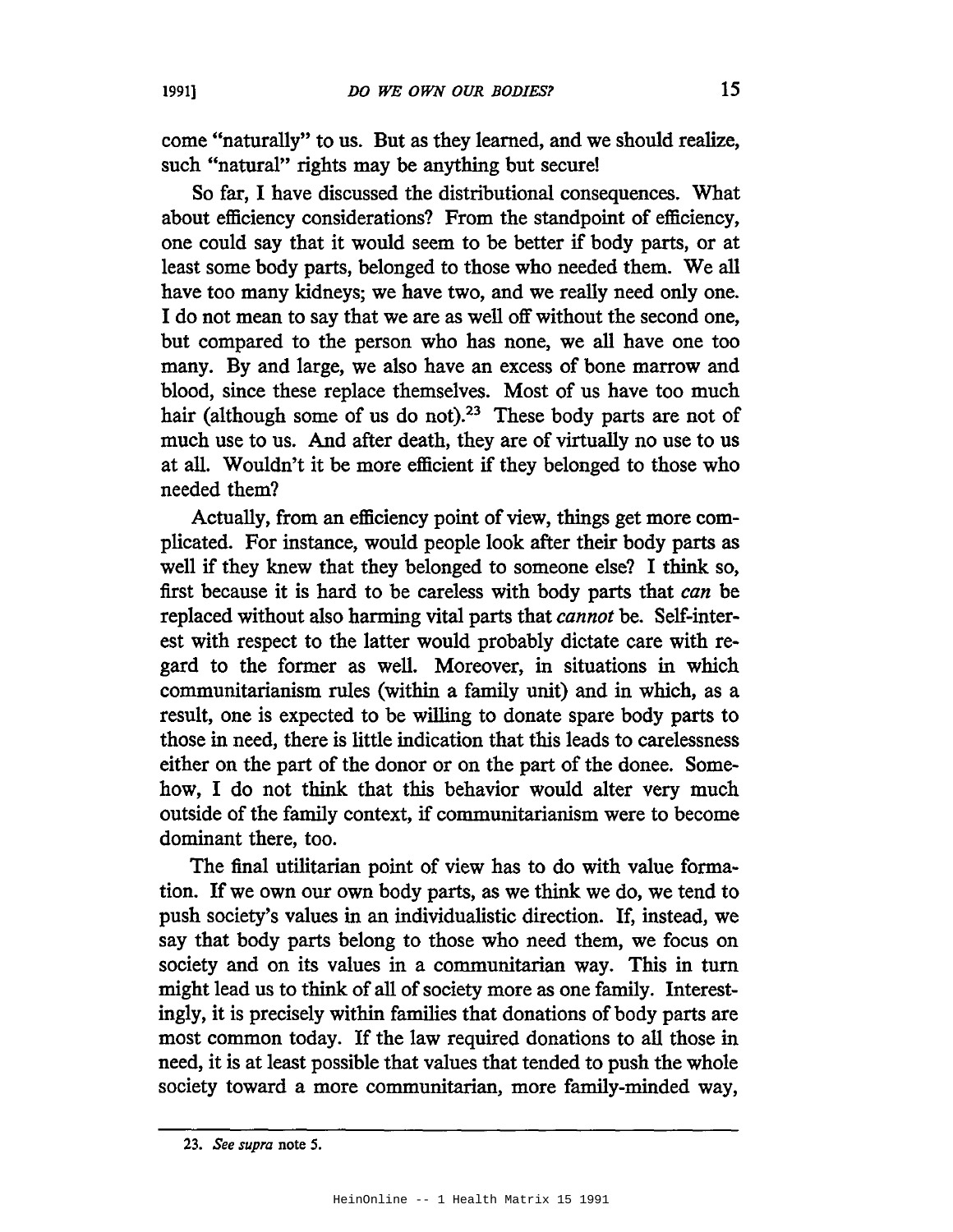might develop. Depending on one's ideological perspective, either situation could be seen as good or bad.

Someone, however, must surely be thinking: "Oh, come now, that's all too utilitarian. Is it fair to say that my kidney, or my bone marrow, belongs to someone else?" But if you are talking about fairness, I really do not understand why the fact that I have inherited good kidneys, or good bone marrow, or good brains, or indeed inherited a good environment, gives me more rights than the person who has inherited bad ones. I am not sure that a person deserves inherited desirable body parts any more than he or she deserves inherited wealth. I might even think the opposite, because with inherited wealth someone else worked so that the person would inherit. The inheritance of body parts, on the other hand, is entirely a matter of luck. Maybe, in these days of genetic engineering, body parts could rise to the level of inherited wealth. I guess some people do marry a particular person to increase the chances that their offspring will have superior body parts. But at most, that would only make the fairness of inherited body parts be no less than that of inherited wealth. It would not make it fairer.

Consider this situation from a Rawlsian point of view.<sup>24</sup> If one did not know whether or not one would have good marrow or kidneys, then what would one say if asked whether one preferred the right to obtain somebody else's bone marrow or kidneys or the right to retain one's own? In the real world, where there are more people who have the good kidneys than there are people who need them, it is all too easy to vote against a law which mandates donations. But what about voting behind a Rawlsian veil, where we would not know whether we were the needy or the well-endowed? Rawls refers to the least favored in terms of wealth distribution. But are those whom Rawls described as the least favored truly the least favored? Or are the least favored, in reality, those who are dying because they cannot get a marrow transplant or a kidney transplant?

In the alternative, one could apply the straightforward "Kantian" notion that one cannot use a person for another's benefit. This position is as self-justifying as that of the Marxist/Christian who says that we must all give our bodies to those who need them. In each case, this is just a statement of a conclusion. Very good philos-

<sup>24.</sup> J. RAWLS, A THEORY OF JUSTICE (1971). Rawls seeks to define fairness by means of a "veil ofignorance" behind which rights and duties are determined by people who do not know their position in society, class, fortune, intelligence, etc. As such, the decisions made partake of total impartiality.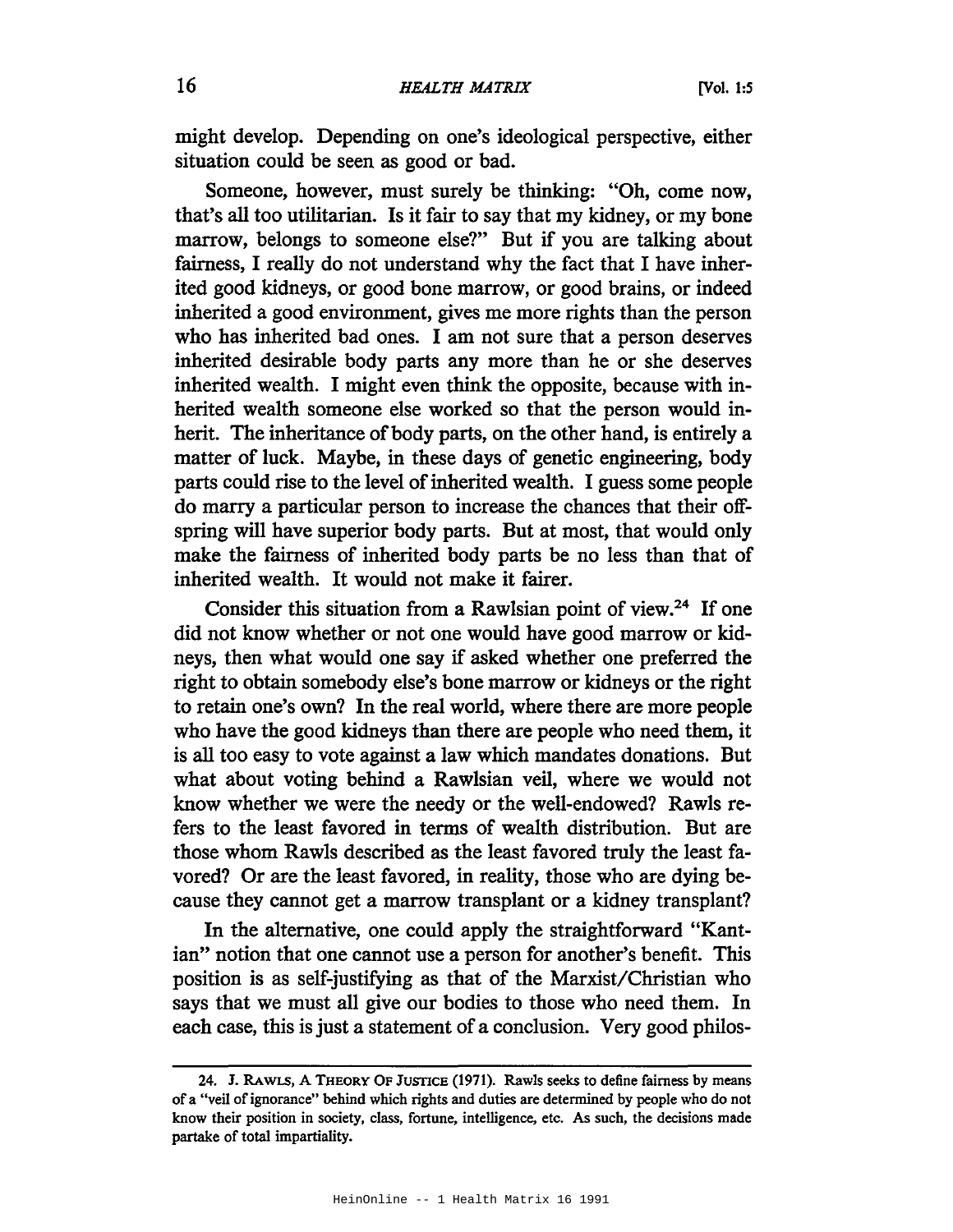ophers have taken each of these approaches, but they still do not quite answer the question.

Perhaps if we move to less dramatic examples, we might find that the issue would be a little simpler. Would it be really objectionable to decide that after death our body does not belong to us, but to those who need it, at least unless we make it very clear that we do not want this to happen? Consider minor, renewable body parts, like blood, hair, and maybe even bone marrow. Forcing donation of these is not the equivalent of requiring people to go into the army. It is more like requiring them to do jury duty. Maybe we ought to compensate people for donating renewable body parts, just as we compensate people for jury duty. But then, when we compensate people for their blood, we should not compensate them for the value of their rare blood, any more than the state takes into account the enormous amounts of money Yale Law School would have paid me if I had been at work instead of being away on jury duty. Instead, when I do jury service, I am "compensated" at the standard fare, like everyone else.

Being required to give one of my kidney's would be more serious. It is more like being conscripted in wartime, because in each case the conscript risks his or her life. Still if the need of the donee or of society is greater than the harm to the donor or the conscript, conscription may be appropriate. Again, compensation might be desirable. But should it be, as it is in the army, at one rate for all? Or, should it take into account the particular value/rarity of my kidney?

Vital organs, those without which the donor would die, are another matter. As to these, one might very well ask: "If it is a matter of luck, why should it be the potential donor who dies, rather than the donee?" There is no fairness either way; it is not a matter of either one deserving to live or not. Why, then, shift things around when there is no reason to?

Ultimately, the question can go beyond organs. In our society, it can go to the point of asking whether I should be allowed to keep the fruits of my brains, of my tremendous basketball-playing ability, ofmy extraordinary beauty, of all the things which I can sell. (I can sell my brains. I do it all the time.) Ought not these abilities and characteristics instead be at the disposal of society?

Having said all this, I admit I am still an individualistic, Kantian libertarian with regard to these things. I find it very hard to conceive of a situation in which the state should properly say: "Guido, you must give that magnificent hair, or blood, or marrow,